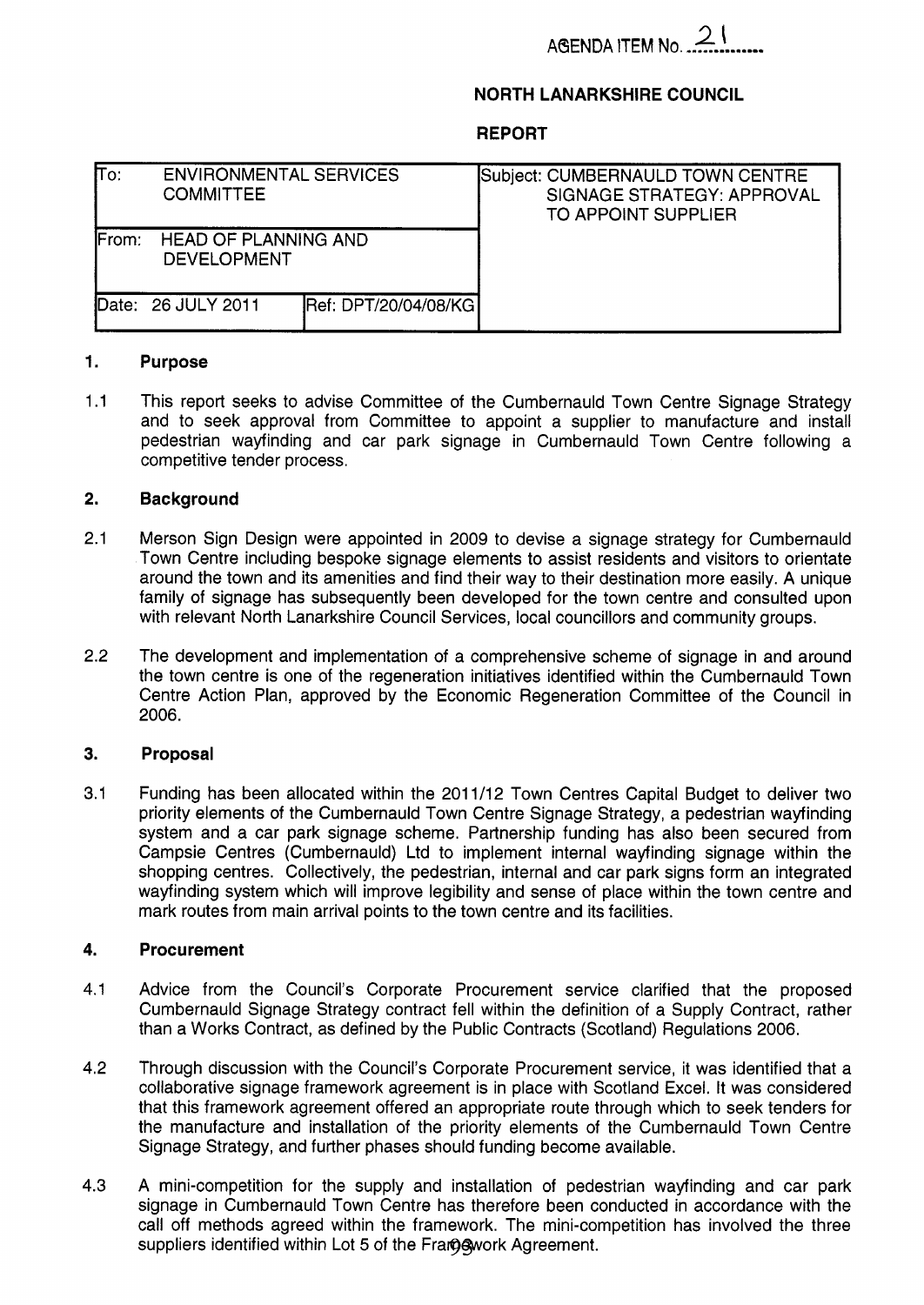## **5. Tender Process**

Tender documents to the three suppliers within Lot 5 of the Scotland Excel Framework **5.1**  Agreement for the Supply and Installation of Signage were issued in June 2011. The minicompetition resulted in 1no. submitted tender return as follows:

| Contractor                  | Tender amount (before checking) | Tender amount (after checking) |
|-----------------------------|---------------------------------|--------------------------------|
| <b>Centurian Signs</b>      | £249,430.10                     | £249,430.10                    |
| Dee Organ Ltd               | No return received              |                                |
| <b>Falkirk Sign Factory</b> | No return received              |                                |

- **5.2**  The return by Centurian Signs, despite being the only return received, can be considered to offer Best Value against the context of the procedure followed to go to the market within the Framework Agreement with a call for competition, the Framework Agreement itself being subject to a competitive tender process.
	- **5.3**  In accordance with the evaluation method for the Scotland Excel Framework Agreement for the Supply and Installation of Signage Materials, the basis of appointment for this commission is by both price and quality to a ratio of 80% price and **20%** quality. The return by Centurian Signs contains sufficient information against the set quality criteria to demonstrate the capability, capacity and soundness of approach of the supplier to deliver all aspects of the works required. Subsequently, the return by Centurian Signs is recommended for acceptance.
	- **5.4**  The tender documentation contained the full range of sign types within the pedestrian wayfinding and car park signage proposals document as devised by Merson Sign Design, including zone identification signs within the main town centre car parks, in order to gain an understanding of the costs involved in implementing these elements in addition to the core wayfinding and car park entrance signage proposals.
	- 5.5 On further consideration, it is not proposed to proceed with the internal car parking signage at present. A small number of pedestrian router signs have also been identified for omission. These proposals will not impact on the overall integrity of the wayfinding system and the delivery of the Council's key objective of assisting residents and visitors to orientate themselves more easily around the town and its facilities. The car park entrance signs will correspond with new directional road signage, procured through a separate mini-competition, to provide clear information on the range and availability of car parking in the town centre. The revised tender amount taking in account these proposed omissions, for which approval is sought, is one hundred and ninety thousand, eight hundred and sixty five pounds and thirty nine pence sterling **(f 190,865.39).**

#### **6. Financial Implications**

**6.1**  Funding has been allocated within the Planning and Development Town Centres Capital Budget **201 1/12** for pedestrian wayfinding and car park signage within Cumbernauld town centre, including new road signage procured through a separate mini-competition and for design fees to Merson Sign Design to manage implementation of the contract of behalf of North Lanarkshire Council.

### **7. Corporate Considerations**

- **7.1**  This project is identified within the Cumbernauld Town Centre Action Plan, approved by the Economic Regeneration Committee in **2006,** as one of the priority initiatives to secure long-term regeneration for the town, with support from public and private partners and from communities.
- **7.2**  The project will contribute towards improving the vibrancy and sustainability of Cumbernauld Town Centre, and contribute towards the development of town centres as centres of economic activity, and the development of strong, sustainable communities and more attractive places to live, two of the priority outcomes contained within the Regeneration Theme of the Corporate Plan.